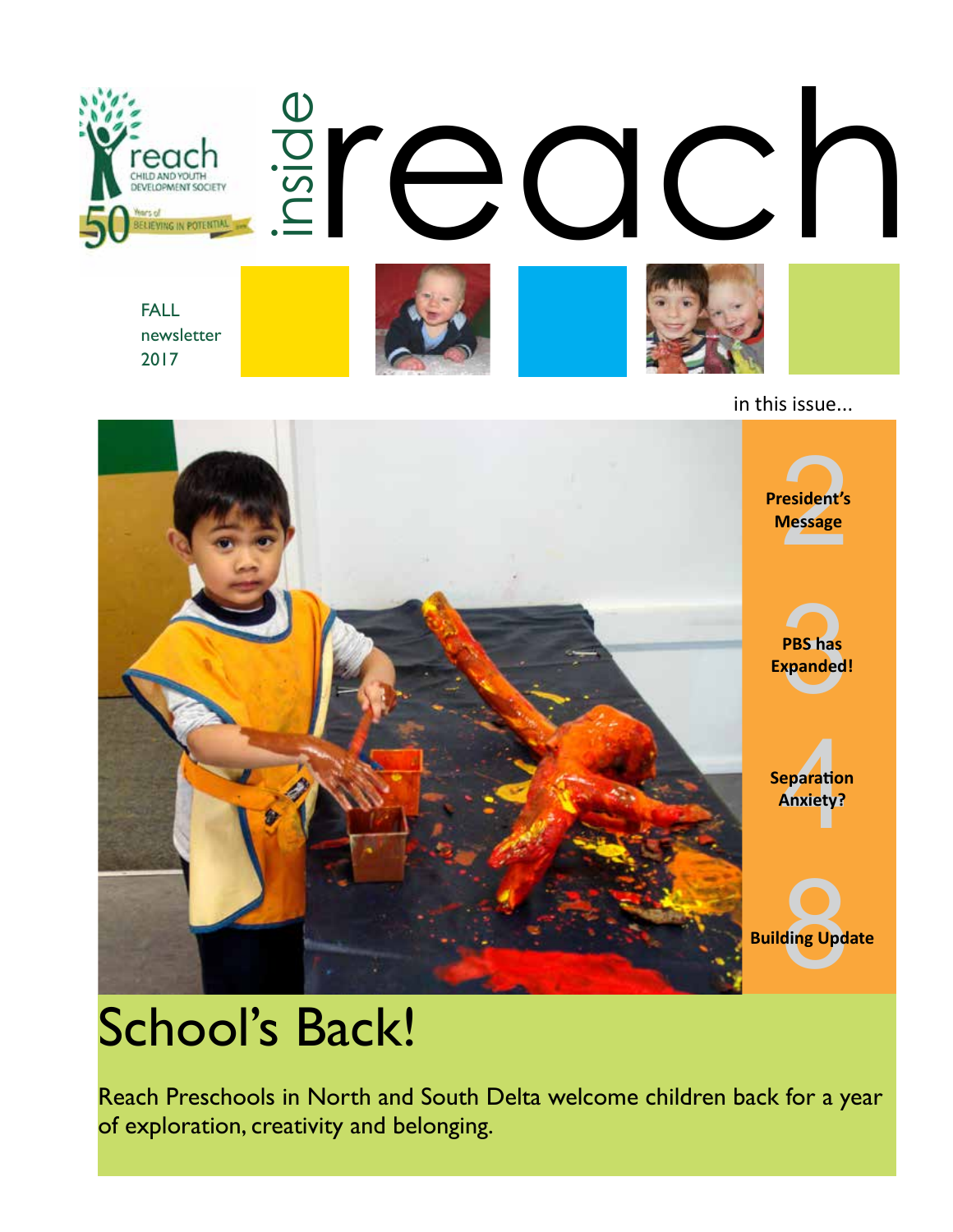# **inside reach**

is published quarterly and is distributed free of charge to the membership of Reach Child and Youth Development Society. If you would like to subscribe or unsubscribe call 604-946-6622 ext. 0 or email info@reachdevelopment.org and write "newsletter" as subject line.

Submissions are welcome. Children's writing or artwork is welcome. Please include your contact information with your submission. Submissions can be emailed to alisonm@reachchild.org with "newsletter" in the subject line, faxed to 604-946- 6622 (please do not fax artwork), mailed or dropped off at the front desk. For more information about the "inside reach" newsletter please call 604-946-6622 ext.337.



#3 - 3800 72nd Street Delta B.C. V4L 1G9 604-946-6622 Fax: 604-946-6223 info@reachchild.org www.reachdevelopment.org

#### **Reach Play and Learn Centre**

11415 84th Avenue North Delta, BC V4C 2L9 604-501-1502 Fax: 604-501-1359

# **Message from the President**



Happy belated Thanksgiving!

We at Reach Child and Youth Development Society have so much to be thankful for.

In September Reach was the primary recipient of the Delta

Firefighters' Charitable Society's annual Harvest Festival, held at Greystone Stables. Reach was the featured charity this year and proceeds totalling \$30,911 will be added to the Building for Children Together Campaign.

On October 4th, Vancouver Fraser Port Authority's Partners Gala took place and once again Reach was one of three beneficiaries of the \$250,000 total raised. This is the fourth year of the Port Gala Partners commitment to Reach.

We are grateful for the funding and even more grateful for the connections Reach is making in the community. Every connection enlightens those who are engaged to learn about the challenges children and youth with special needs face, and the support their families require.

As the gap for the *Building for Children Together Campaign* closes, the focus of Reach's Foundation Board will change from raising money for the building to increasing awareness and raising funds for expanded programming

at the new Lois E. Jackson Kinsmen Centre for Children, and in the community. The Society Board has always worked to raise awareness and will be fully supportive of this direction. Our members are working closely with Foundation Board members to coordinate the outreach.

We thank all those who have been so supportive of the Building for Children Together project in heart of our community: it will allow many more children with special needs to reach their full potential. We are looking forward to opening our doors once we raise the remaining \$300,000 of our \$5.7 million goal. Supporters of Reach are helping change the lives of so many more children.

Donna Burke, on behalf of the Society Board.

*Donna Burke President*



### **2017/2018 Board of Directors**

#### **Reach Child and Youth Development Society :**

Donna Burke, President; Phyllis With, Vice-president; Tom Siba, Treasurer; Marcia McCafferty, Secretary; Karen Ostrom, Director; Lynn Haley, Director; Shirley-Ann Reid, Director; Carmel Beckman, Director; Stuart Bowyer, Director

#### **Reach Child and Youth Charitable Foundation:**

Denis Horgan, Chair; Katherine Bamford, Vice Chair; Tom Siba, Treasurer; Agnes Douglas, Director; Valerie Bartlett, Director; Bob Mann, Director; Jeff Scott, Director; Ryan Thomas, Director; Ulf Ottho, Director; Ryan Ormerod, Director





Like, follow, look and watch. There are lots of ways to connect to Reach. Visit us at www.reachdevelopment.org to link to all of our social media.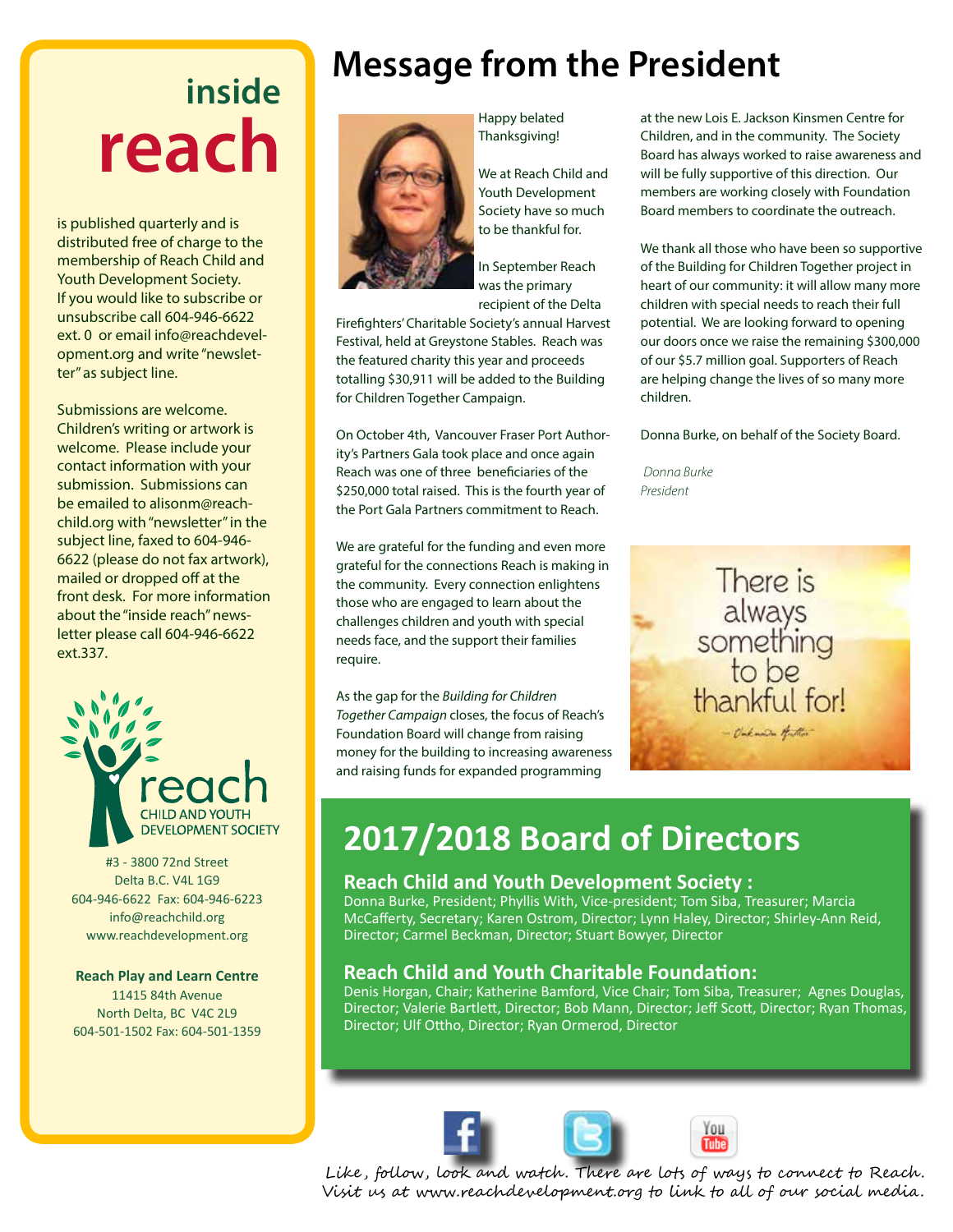# **North Delta Preschool**

What a wonderful first month of preschool it has been at Reach! All the children seem to have settled in to their new routines extremely well. We have enjoyed watching new friendships blossoming and the reconnecting of friends from last year. We are very proud of our little ones as they do an amazing job of learning their new routines, being responsible helpers, and thoughtful friends. The teachers Amanda and Terri-Lyn, together with our support workers Jazmin, Rafiya and Simardeep, are excited and happy to be with your children and strive to provide an environment rich in possibilities to explore, think, deduce and discover.

There are a few spaces left in our North Delta Preschool. Please contact Oshrat Zemel, our preschool manager for more information or to register. Email oshratz@reachchild.org or telephone 604-946-6622 ext 308.







### **The Reach PBS Program has expanded!**



L to R

Elysa Philip ( Program Manager and Behaviour Consultant) , Ashleigh Toulson ( Behaviour Consultant) , Miriam Elfert ( Clinical Supervisor), Monisha Jassi ( Behaviour Consultant) , Cathy Nidoski ( Behaviour Consultant ), Karen Field ( Behaviour Consultant), Krista Jarrett (Behaviour Consultant) , Kaitlyn Pronyk ( Assistant Behaviour Consultant)

We are thrilled to announce that the Positive Behavioural Program will be able to serve more families now with this latest program expansion. The PBS program serves families with children and youth with special needs and who present with behavioural challenges in the Surrey, Delta and Langley area. Working in partnership with families, the PBS program helps provide a plan for reducing their child's challenging behaviour, and

increasing social skills, emotional competency, communication skills and self-help and independence skills. All referrals for this program must go through the Ministry for Children and Family Development Child and Youth with Special Needs Social Worker (MCFD CYSN team) . For more information about the Reach PBS program feel free to contact Reach PBS Program Coordinator Elysa Philip at elysap@reachchild.org or 604-946-6622 ext 312.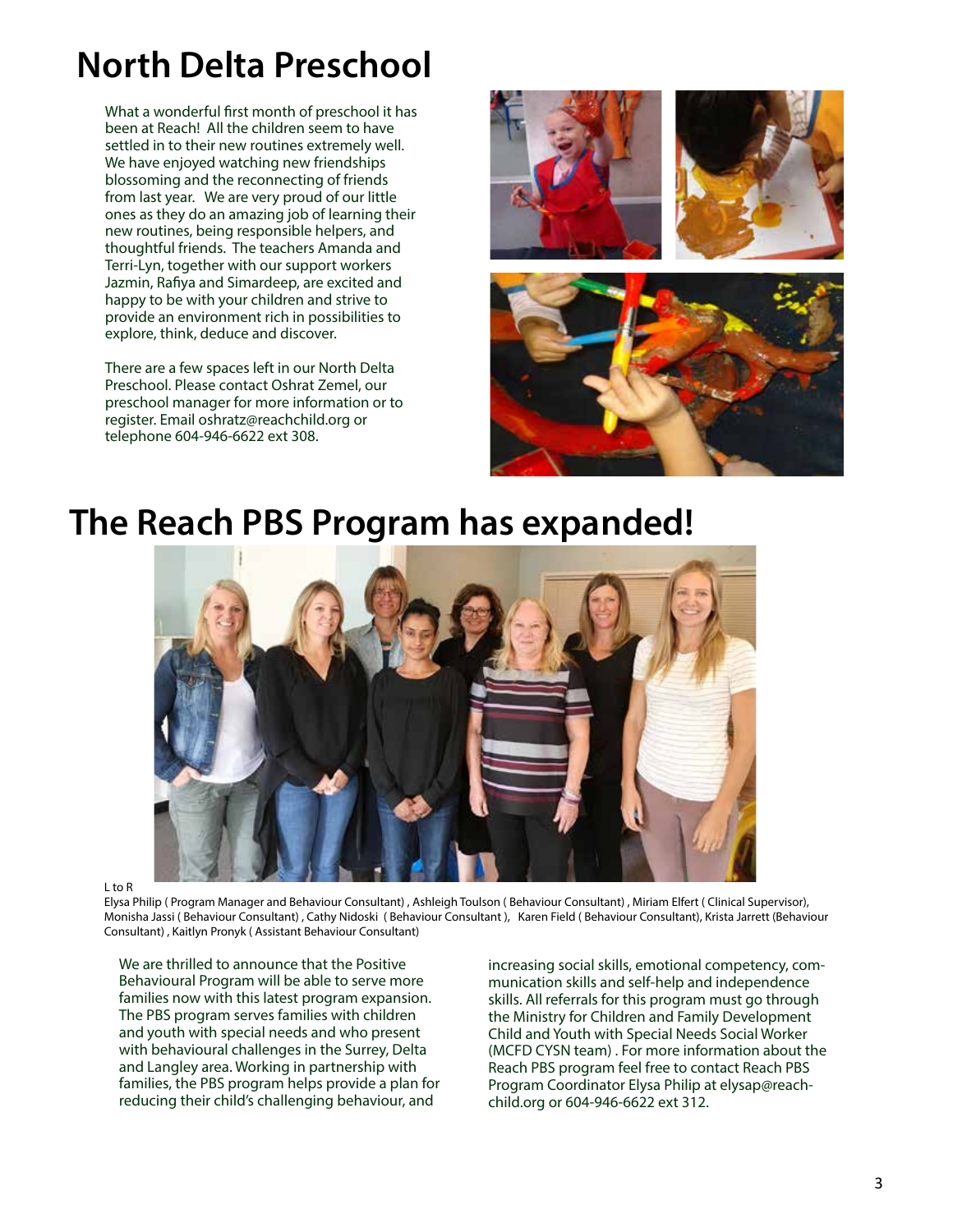## **Reach's Annual General Meeting August 2017**



Reach Society Board 2017/2018

#### **Those Morning Goodbyes**

Pam Collins

Everything is going great until you have to say goodbye. Suddenly your child becomes teary and clingy and you try everything to help them with the transition. You may talk about all the wonderful things that will happen during their day. The teacher may come and try to entice your child into the classroom with all sorts of distractions. What is this all about?

We are human beings and are wired for connection. When we feel stressed our instinctual need is to pursue connection with our trusted people. For many children entering the classroom and disconnecting with the parent is a very stressful transition for a variety of reasons; fear of the unknown, possible illness, or previous negative experiences with the teachers or peers. Their brain kicks into survival mode and they do whatever they can to keep you close. What are some things we can do to help?

• Introduce the teacher as your friend. Dr. Gordon Neufeld talks about how, in previous times, parents introduced their



children to all the other adults in the village. This makes is safer to start building a relationship. Look for common interests between your child and the teacher to help promote the relationship.

Give them something to hold on to  $-$  a picture of the two of you or perhaps a little note in their lunch box.

• Focus on the 'hellos' at the end of the day – talk about when you will be back to pick up your child or when you will see them again. Talk about how you will stop by the park or another activity on the way home.

• Develop little goodbye rituals – a little song, a handshake, a salute – routines and rituals are very calming for the brain.

For more information please check out Dr. Vanessa Lapointe's book "Discipline without Damage" and Dr. Deborah MacNamara's book "Rest Play Grow".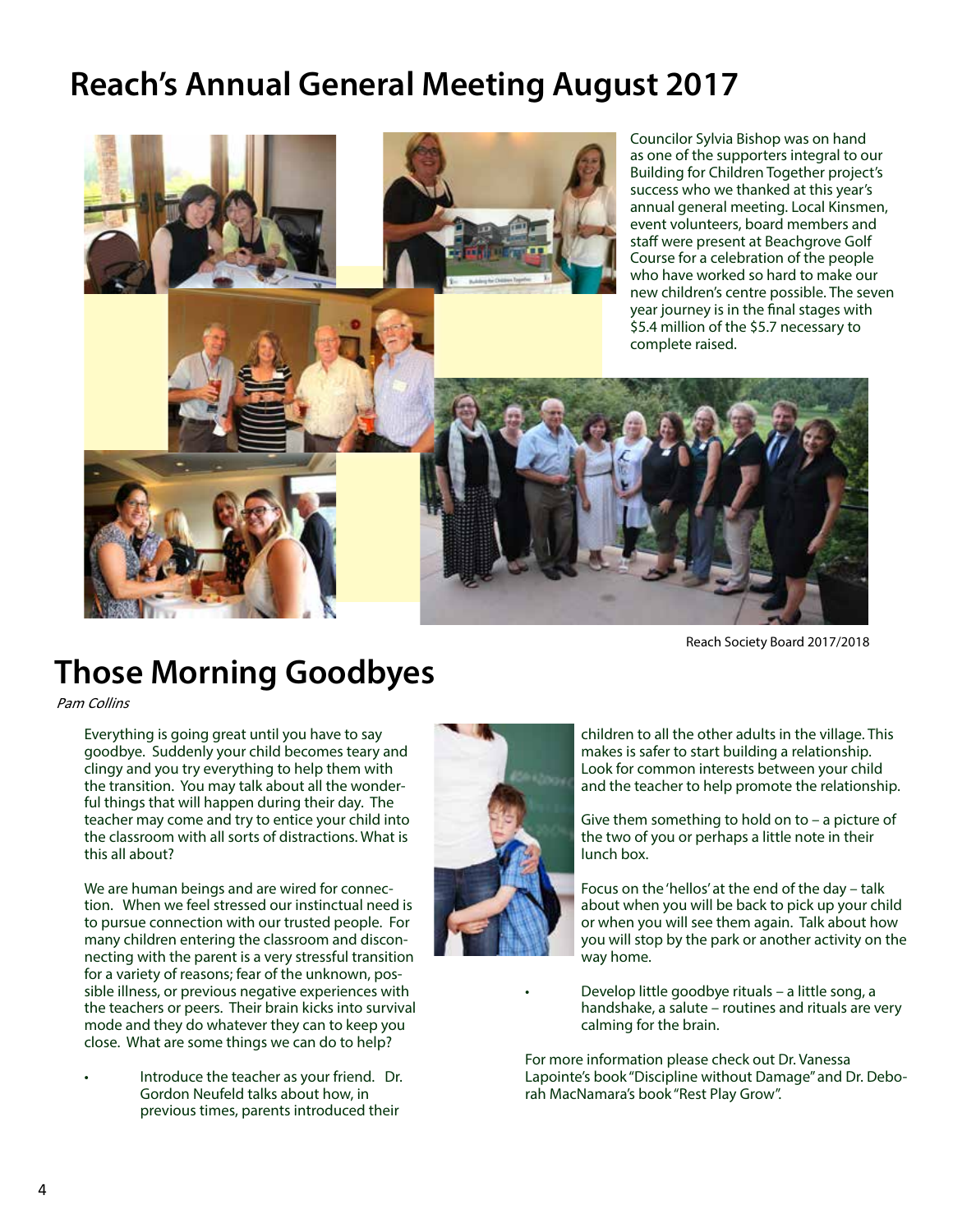

Hazel Cooksley with volunteers Reena, Elaine and Juliana

#### **Ivanhoé Cambridge help pack on Giving Back Day !**

Huge thank you to Ivanhoé Cambridge staff who came to help us pack on their annual Giving Back Day, September 28, 2017. These hard working folks filled an entire storage container with Reach program items by 2 pm! They packed up our therapies, preschool and infant development programs. They sorted Applied Behavioural Analysis supplies and even packed up all the books in our lending library! Reach staff members were in grateful awe!



Julie Moore with volunteer Maria



Tassia Pickard with volunteers Hugh and Matthew



Volunteers Michael and Peter



#### **Wednesday Walkers**

Reach Staff have been continuing to get together for a lunch time walk through out the excellent fall weather! Evidence increasingly shows that exercise is not only good for the body but also good for the mind. Join us!

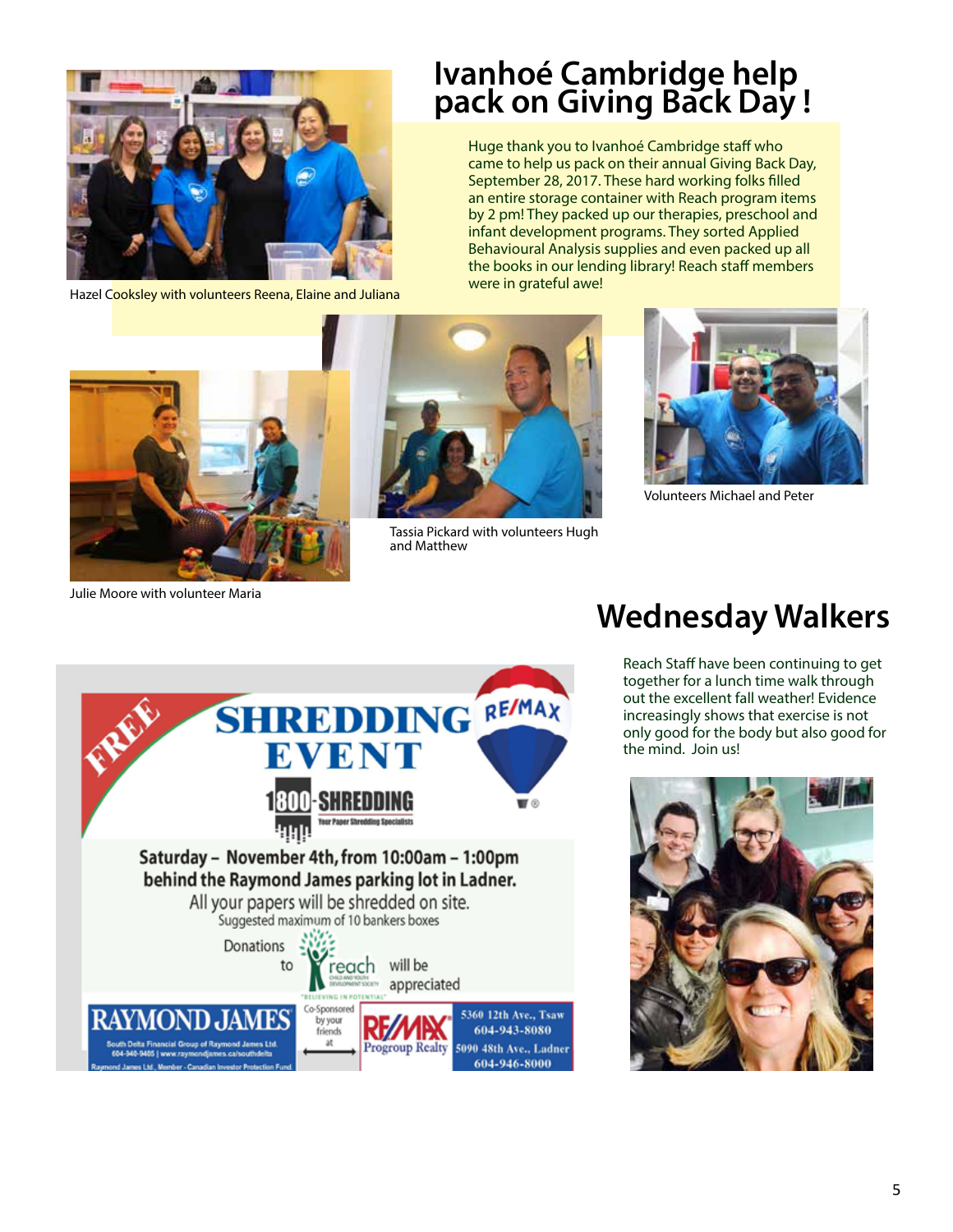# **Calendar**

Punjabi Speaking Parent Support Group Are you a Punjabi speaking parent of a child with special needs? You are invited to join our parent support group to connect with other parents and enjoy a caring community of support. Strawberry Hill Public Library meeting room 7399 122nd Street Surrey. Date & Time: 11:45-1:15 pm Last Thursday of each month. Please call or email to register: Monisha Jassi 604-946-6622 Ext.315 or monishaj@reachchild.org

Mom & Tot Meet-Up Tuesday mornings 9:30-11:30 am. Come and join other moms and 0-3 year olds at the Early Years Centre in North Delta Recreation Centre, inside the Reach Play & Learn Centre. FREE Drop-in program. Parent attendance required.

Reach Preschool Registration Ongoing at inclusive preschools in North and South Delta. Contact Oshrat for more information. 604-946.6622 ext 308 or oshratz@reachchild.org

New Parent Orientation Last Wednesday of each month, 12:30-2:30 pm at #3-3800 72 St., Ladner. This is a program for parents with a recent Autism Spectrum Disorder child's diagnosis. Contact Pam at 604-946-6622 ext 359 or pamc@reachchild.org

Delta Connex Parent Peer Group Last Wednesday evening of each month at Reach Play & Learn Centre in North Delta Recreation Centre 11415 84 Ave. Last Friday morning of each month at Reach Ladner office 3-3800 72nd St. Support for parents of ADHD, FASD and other complex behaviours. Contact Robyn for more information 604-946-6622 ext 328 or robynl@reachchild.org

Down Syndrome Support Group First Thursday of each month, remaining dates for 2017 are Nov.2 and Dec.7. Contact Sarah at 604-946-6622 ext 321 or sarahg@reachchild.org

Shredding Fundraiser November 4, 2017 at Raymond James| South Delta Financial Group, 10 am to 1pm. Shredding by donation to Reach Foundation's *Building for Children Together* campaign. Look for the shredding truck in the parking lot at 5405 Ladner Trunk Road in Ladner.



# **Environmental Corner**

#### Karen Field

Do you have items that you no longer need but do not know where to dispose of them responsibly?

Does the idea of throwing these items in the garbage and filling the landfills not appeal to you?

Finding your closest recycling depot is now at the tips of your fingers with the new BC Recyclepedia smart phone free App. Developed by The Recycling Council of British Columbia (RCBC), in partnership with the



Society Promoting Environmental Conservation (SPEC), the free app is a quick and simple tool that helps users find over 1,000 drop-off locations and recycling options for over 70 materials or products across BC.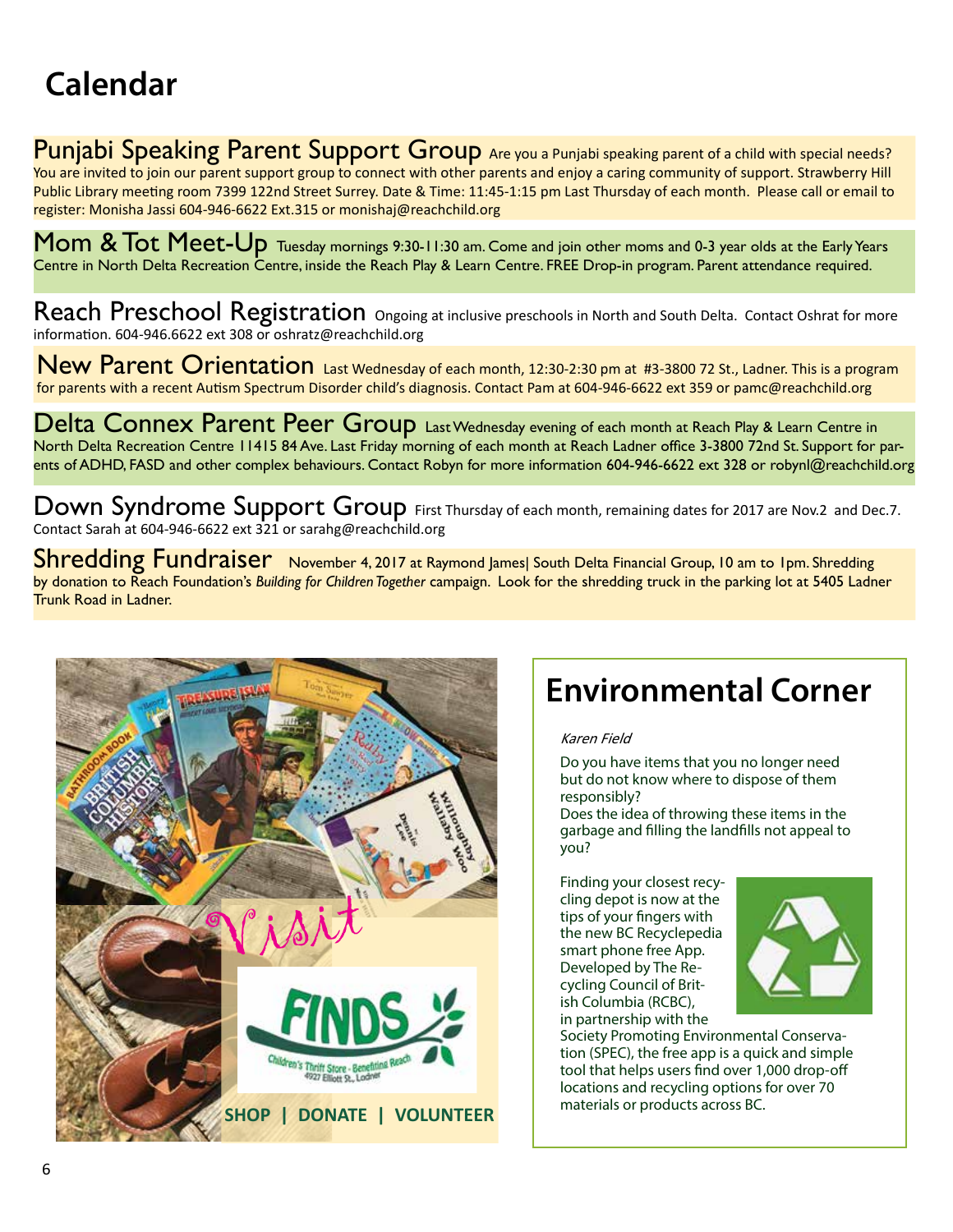### **Building for Children Together Campaign News**



DELTA, BC (October 12, 2017) Susan Byrom, Courtney Roth, Dave Lanphear, Brady Jepsen, Kenneth D'Sena, Aaron Buma, Peter Podovinikoff and Jeff Dyck from Envision Financial and First West Foundation celebrated a cumulative \$75,000 donation with Reach Board Members Tom Siba, Denis Horgan, Ryan Ormerod and Development Manager Kristin Bibbs.

DELTA, BC (September 16, 2017) Reach was the featured beneficiary at the Delta Firefighters Charitable Foundation's Harvest Festival this year. It was a fantastic event with an amazing \$30,911 raised for Reach kids!





DELTA, BC (October 14, 2017) During local Kinsmen's Crab and Corn fundraiser, a \$1000 donation to Reach comprised of concession funds raised raised at Ladner Street Festival was announced! Proceeds from the Crab & Corn evening will also benefit local charities.





DELTA, BC (September 13, 2017) Joanne and Kevin Husband and daughter Katie Leek presented Reach Child and Youth Development Society Executive Director Renie D'Aquila and development manager Kristin Bibbs with a cheque for \$3,552 from this year's Canada Day Strawberry Fundraiser.